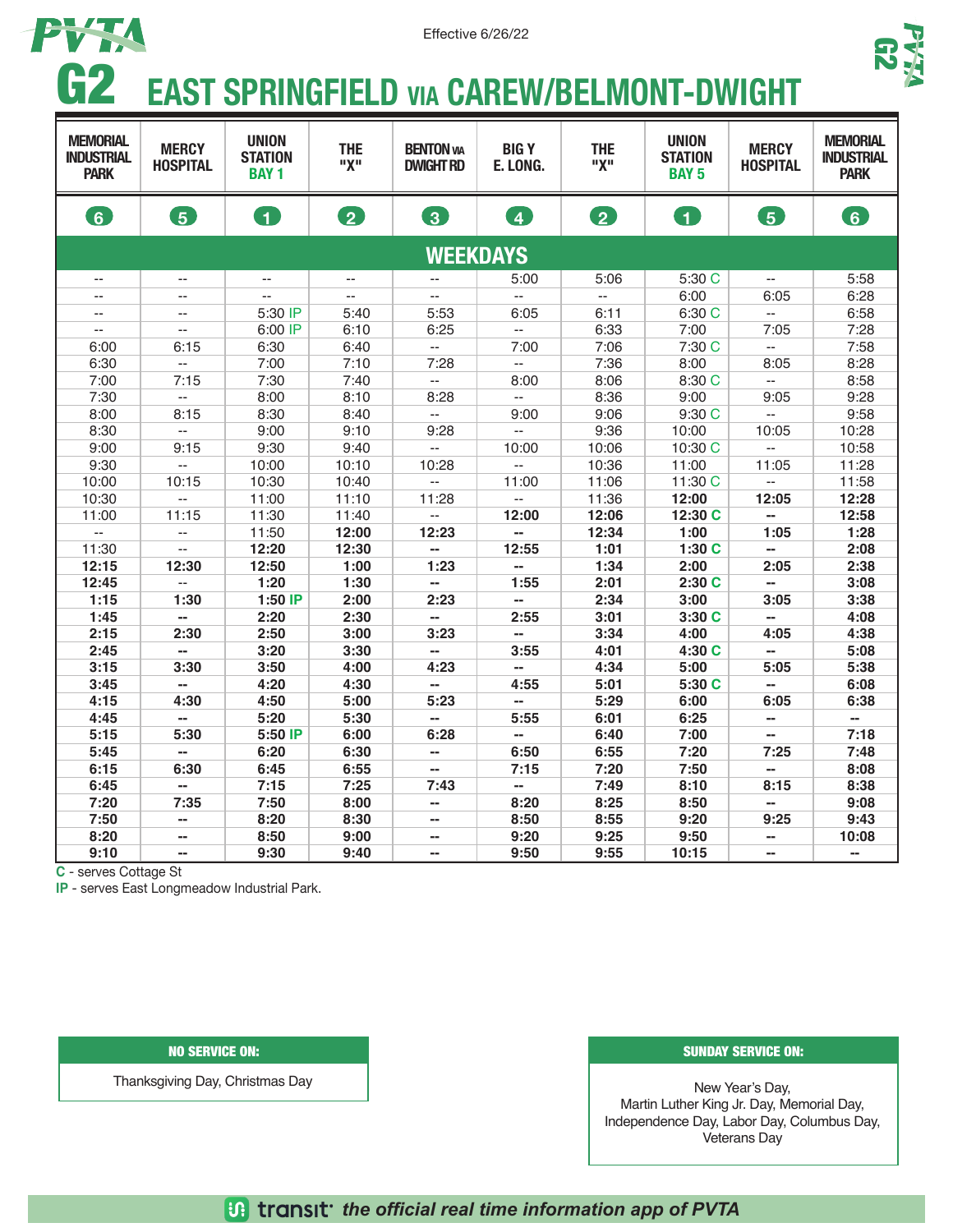



## G2 **EAST SPRINGFIELD via CAREW/BELMONT-DWIGHT**

| <b>MEMORIAL</b><br><b>INDUSTRIAL</b><br><b>PARK</b> | <b>MERCY</b><br><b>HOSPITAL</b> | <b>UNION</b><br><b>STATION</b><br><b>BAY1</b> | <b>THE</b><br>"X" | <b>BENTON VIA</b><br><b>DWIGHT RD</b> | <b>BIGY</b><br>E. LONG.  | <b>THE</b><br>"X" | <b>UNION</b><br><b>STATION</b><br><b>BAY 5</b> | <b>MERCY</b><br><b>HOSPITAL</b> | <b>MEMORIAL</b><br><b>INDUSTRIAL</b><br><b>PARK</b> |
|-----------------------------------------------------|---------------------------------|-----------------------------------------------|-------------------|---------------------------------------|--------------------------|-------------------|------------------------------------------------|---------------------------------|-----------------------------------------------------|
| 6                                                   | 5                               | G                                             | 2                 | $\boxed{3}$                           | $\left( 4 \right)$       | 2                 | O                                              | 5                               | 6                                                   |
| <b>SATURDAY</b>                                     |                                 |                                               |                   |                                       |                          |                   |                                                |                                 |                                                     |
| $-$                                                 | --                              | 5:37                                          | 5:45              | 6:00                                  |                          | 6:06              | 6:30                                           | 6:35                            | 6:58                                                |
| $\overline{\phantom{a}}$                            | --                              | 6:12                                          | 6:22              | --                                    | 6:30                     | 6:36              | 7:00                                           | ш.,                             | 7:28                                                |
| 6:00                                                | --                              | 6:30                                          | 6:40              |                                       | 7:00                     | 7:06              | 7:30                                           | 7:35                            | 7:58                                                |
| 6:30                                                | --                              | 7:00                                          | 7:10              | 7:30                                  | Ξ.                       | 7:36              | 8:00                                           | 8:05                            | 8:28                                                |
| 7:00                                                | 7:15                            | 7:30                                          | 7:40              | --                                    | 8:00                     | 8:06              | 8:30                                           | 8:35                            | 8:58                                                |
| 7:30                                                | Ξ.                              | 8:00                                          | 8:10              | $\mathbb{L}$                          | 8:30                     | 8:36              | 9:00                                           | Ξ.                              | 9:28                                                |
| 8:00                                                | 8:15                            | 8:30                                          | 8:40              | 9:00                                  | u.                       | 9:06              | 9:30                                           | 9:35                            | 9:58                                                |
| 8:30                                                | 8:45                            | 9:00                                          | 9:10              | $\overline{\phantom{a}}$              | 9:30                     | 9:36              | 10:00                                          | 10:05                           | 10:28                                               |
| 9:00                                                | 9:15                            | 9:30                                          | 9:40              | $\overline{\phantom{a}}$              | 10:00                    | 10:06             | 10:30                                          | 10:35                           | 10:58                                               |
| 9:30                                                | 9:45                            | 10:00                                         | 10:10             | 10:30                                 | Ξ.                       | 10:36             | 11:00                                          | 11:05                           | 11:28                                               |
| 10:00                                               | 10:15                           | 10:30                                         | 10:40             |                                       | 11:00                    | 11:06             | 11:30                                          | 11:35                           | 11:58                                               |
| 10:30                                               | Ш.                              | 11:00                                         | 11:10             | $\overline{\phantom{a}}$              | 11:30                    | 11:36             | 12:00                                          | --                              | 12:28                                               |
| 11:00                                               | 11:15                           | 11:30                                         | 11:40             | 12:00                                 | --                       | 12:06             | 12:30                                          | 12:35                           | 12:58                                               |
| 11:30                                               | 11:45                           | 12:00                                         | 12:10             | --                                    | 12:30                    | 12:36             | 1:00                                           | --                              | 1:28                                                |
| 12:00                                               | 12:15                           | 12:30                                         | 12:40             |                                       | 1:00                     | 1:06              | 1:30                                           | 1:35                            | 1:58                                                |
| 12:30                                               | 12:45                           | 1:00                                          | 1:10              | 1:30                                  | --                       | 1:36              | 2:00                                           | 2:05                            | 2:28                                                |
| 1:00                                                | 1:15                            | 1:30                                          | 1:40              | --                                    | 2:00                     | 2:06              | 2:30                                           | 2:35                            | 2:58                                                |
| 1:30                                                | --                              | 2:00                                          | 2:10              | $\overline{a}$                        | 2:30                     | 2:36              | 3:00                                           | --                              | 3:28                                                |
| 2:00                                                | 2:15                            | 2:30                                          | 2:40              | 3:00                                  | --                       | 3:06              | 3:30                                           | 3:35                            | 3:58                                                |
| 2:30                                                | --                              | 3:00                                          | 3:10              | --                                    | 3:30                     | 3:36              | 4:00                                           | --                              | 4:28                                                |
| 3:00                                                | 3:15                            | 3:30                                          | 3:40              |                                       | 4:00                     | 4:06              | 4:30                                           | 4:35                            | 4:58                                                |
| 3:30                                                | 3:45                            | 4:00                                          | 4:10              | 4:30                                  | --                       | 4:36              | 5:00                                           | --                              | 5:28                                                |
| 4:00                                                | 4:15                            | 4:30<br>5:00                                  | 4:40              | --                                    | 5:00                     | 5:06              | 5:30                                           | --                              | 5:58                                                |
| 4:30                                                | 4:45                            |                                               | 5:10              |                                       | 5:30                     | 5:36              | 6:00                                           | --                              |                                                     |
| 5:00<br>5:30                                        | 5:15<br>5:45                    | 5:30<br>6:00                                  | 5:40              | 6:00                                  | --<br>--                 | 6:06<br>--        | 6:30<br>--                                     | 6:35<br>--                      | 6:58                                                |
| 6:00                                                | 6:15                            | 6:30                                          | --<br>6:40        | --<br>--                              | 7:00                     | 7:06              | 7:30                                           | 7:35                            | $\overline{\phantom{a}}$<br>7:58                    |
| 7:00                                                | --                              | 7:30                                          | 7:40              | --                                    | 8:00                     | 8:06              | 8:30                                           | --                              | 8:58                                                |
| 8:00                                                | 8:15                            | 8:30                                          | 8:40              | 8:55                                  | 8:50                     | 9:00              | 9:20                                           | --                              | $\overline{\phantom{a}}$                            |
| 9:00                                                | --                              | 9:30                                          |                   |                                       |                          | --                |                                                | --                              | --                                                  |
|                                                     |                                 |                                               |                   |                                       |                          |                   |                                                |                                 |                                                     |
| <b>SUNDAY</b>                                       |                                 |                                               |                   |                                       |                          |                   |                                                |                                 |                                                     |
|                                                     |                                 |                                               |                   |                                       |                          |                   | 9:00                                           | 9:05                            | 9:28                                                |
| $\sim$                                              | $\sim$                          | 9:00                                          | 9:10              |                                       | 9:30                     | 9:40              | 10:00                                          | 10:05                           | 10:28                                               |
| 9:30                                                | 9:45                            | 10:00                                         | 10:10             | --                                    | 10:30                    | 10:40             | 11:00                                          | 11:05                           | 11:28                                               |
| 10:30                                               | 10:45                           | 11:00                                         | 11:10             | ۰.                                    | 11:30                    | 11:40             | 12:00                                          | 12:05                           | 12:28                                               |
| 11:30                                               | 11:45                           | 12:00                                         | 12:10             | --                                    | 12:30                    | 12:40             | 1:00                                           | 1:05                            | 1:28                                                |
| 12:30                                               | 12:45                           | 1:00                                          | 1:10              | ÷                                     | 1:30                     | 1:40              | 2:00                                           | 2:05                            | 2:28                                                |
| 1:30                                                | 1:45                            | 2:00                                          | 2:10              | --                                    | 2:30                     | 2:40              | 3:00                                           | 3:05                            | 3:28                                                |
| 2:30                                                | 2:45                            | 3:00                                          | 3:10              | ÷                                     | 3:30                     | 3:40              | 4:00                                           | 4:05                            | 4:28                                                |
| 3:30                                                | 3:45                            | 4:00                                          | 4:10              | н.                                    | 4:30                     | 4:40              | 5:00                                           | 5:05                            | 5:28                                                |
| 4:30                                                | 4:45                            | 5:00                                          | 5:10              | --                                    | 5:30                     | 5:40              | 6:00                                           | 6:05                            | 6:28                                                |
| 5:30                                                | 5:45                            | 6:00                                          | 6:10              | --                                    | 6:30                     | 6:40              | 7:00                                           | н.                              | н.                                                  |
| 6:30                                                | 6:45                            | 7:00                                          | н.                | --                                    | $\overline{\phantom{a}}$ | $\sim$            | ÷                                              | $\overline{\phantom{a}}$        | $\sim$                                              |

NO SERVICE ON:

Thanksgiving Day, Christmas Day

#### SUNDAY SERVICE ON:

New Year's Day, Martin Luther King Jr. Day, Memorial Day, Independence Day, Labor Day, Columbus Day, Veterans Day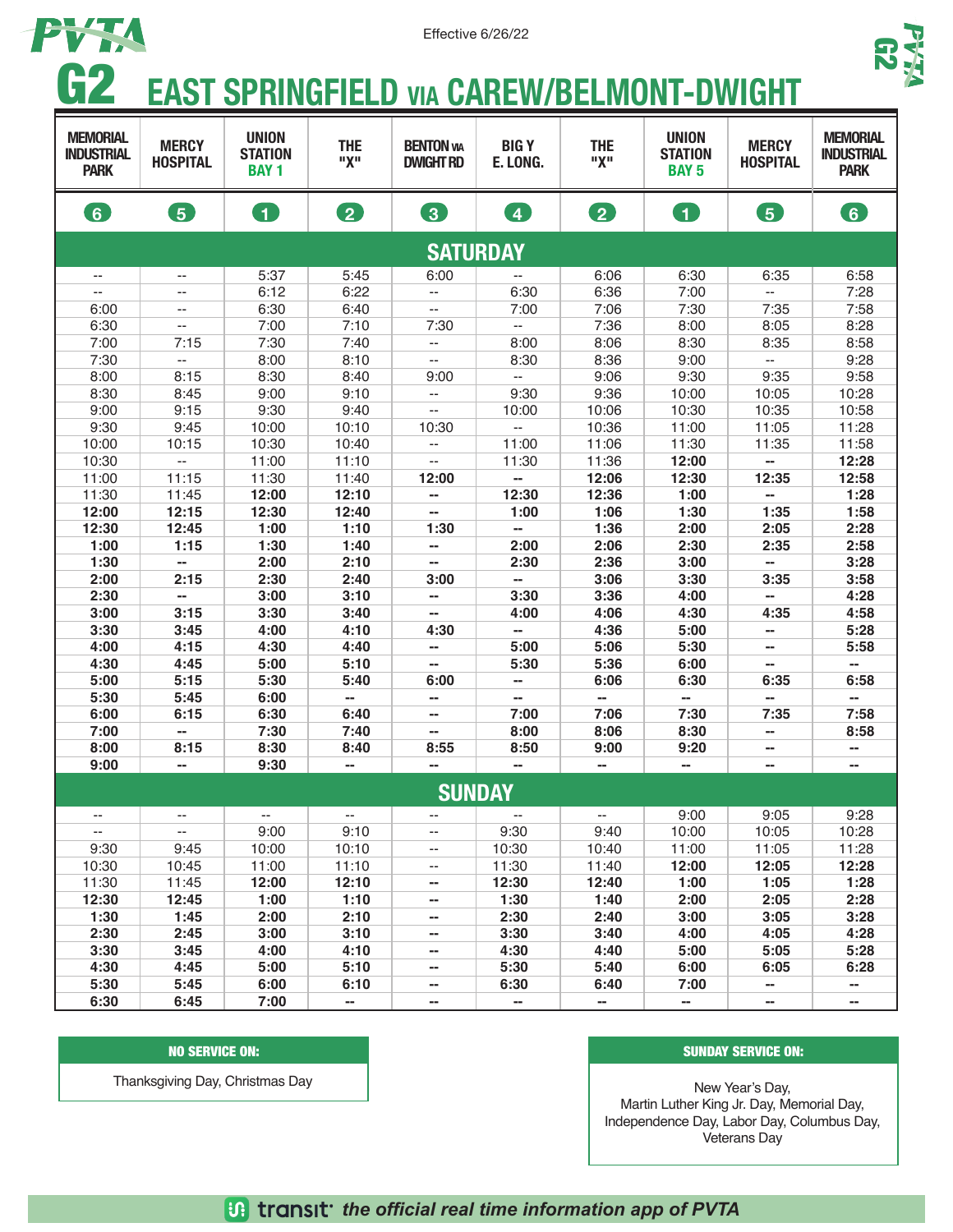

**92**

**2 2**





*the official real time information app of PVTA*